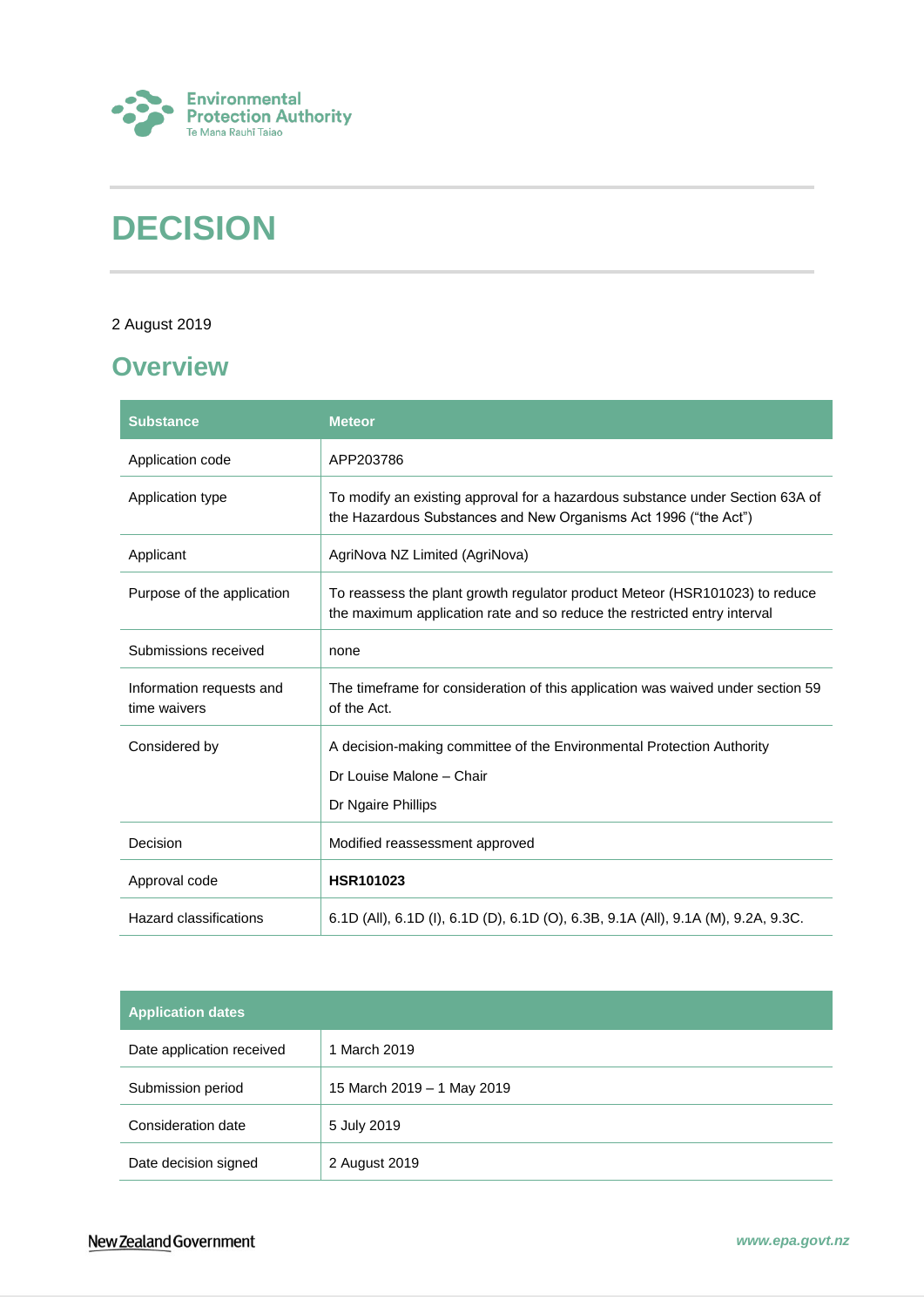## <span id="page-1-0"></span>**Executive summary**

Meteor is a plant growth regulator containing 700 g/kg of the active ingredient metamitron. Meteor comes in a water dispersible granule form. The substance is sprayed on apples and pears to reduce fruit numbers.

AgriNova NZ Limited ("AgriNova") applied to reassess Meteor under section 63 of the Hazardous Substances and New Organisms Act (HSNO Act; "the Act"). AgriNova sought to reduce the maximum application rate control from 700 g ai/ha to 518 g ai/ha so as to reduce the restricted entry interval (REI) and buffer zone controls.

The notification period for members of the public and other interested parties to provide written submissions was open from 15 March 2019 to 1 May 2019. No submissions were received.

In the staff report; the EPA re-evaluated the restricted entry interval using the lower proposed application rate and product-specific dislodgeable foliar residue study data provided by the applicant. The EPA recommended that the restricted entry interval be reduced to four days without gloves or 1 day with gloves. Buffer zones were also re-calculated at the lower proposed application rate. The EPA recommended that the buffer zone remain unchanged at 15 m, for the purposes of protecting nontarget plants.

After considering all relevant information available, the decision-making committee ("the Committee") decided that it had sufficient information to make a decision.

The Committee assessed the risks posed by the changes to controls for Meteor and determined that the risks would be negligible with these new controls. The Committee assessed the benefits associated with the changes to controls and determined that they would be non-negligible.

The Committee considered that the positive effects outweigh the adverse effects and decided to approve the application to modify the approval for Meteor.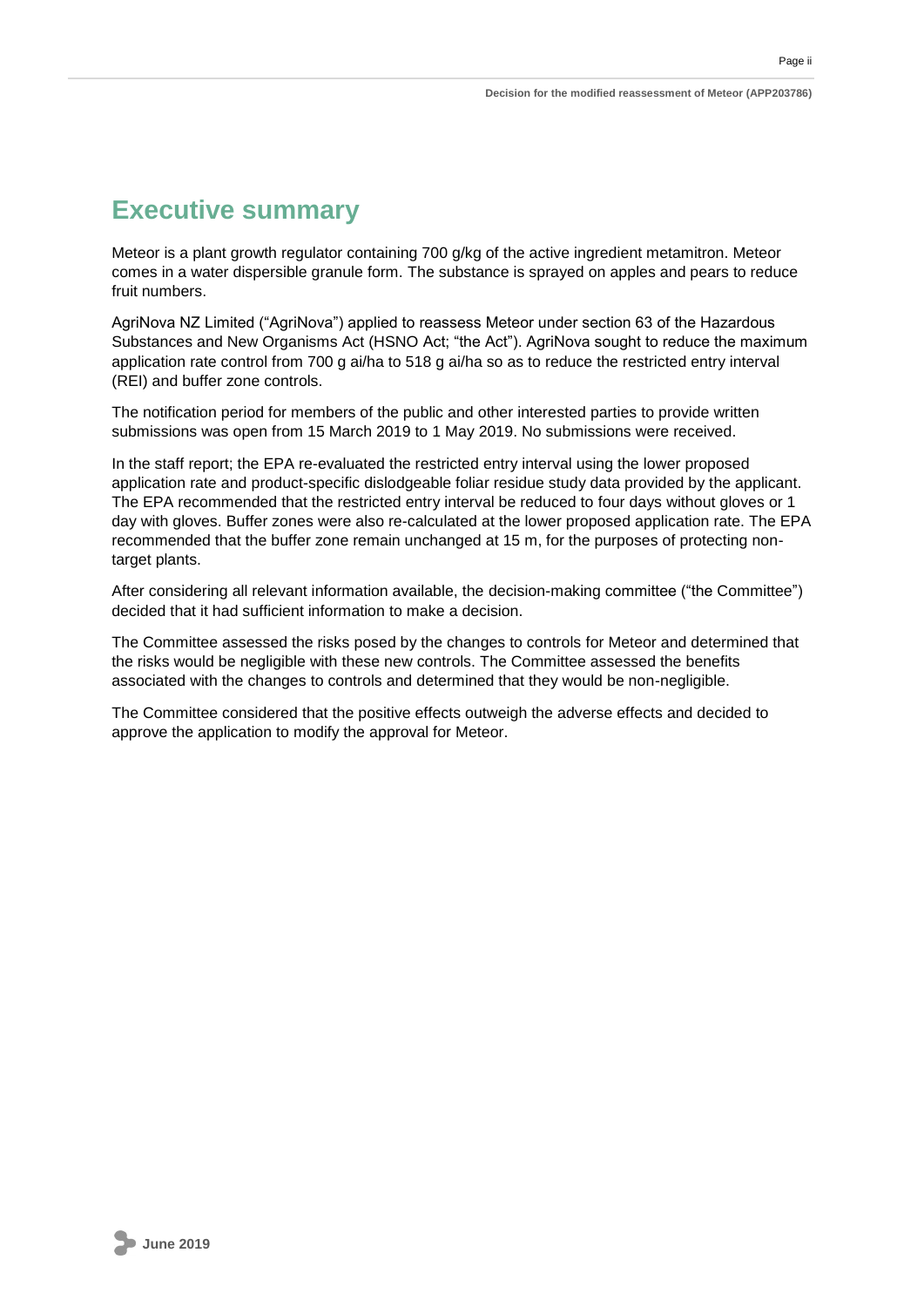## **Table of Contents**

| 1                                                                                         |
|-------------------------------------------------------------------------------------------|
| $\overline{2}$                                                                            |
|                                                                                           |
|                                                                                           |
|                                                                                           |
|                                                                                           |
| 3                                                                                         |
| 4                                                                                         |
| 5                                                                                         |
|                                                                                           |
|                                                                                           |
|                                                                                           |
|                                                                                           |
| Risks during manufacture, packaging, importation, transportation, storage and disposal  4 |
|                                                                                           |
|                                                                                           |
|                                                                                           |
|                                                                                           |
|                                                                                           |
|                                                                                           |
|                                                                                           |
| 6                                                                                         |
|                                                                                           |
|                                                                                           |
|                                                                                           |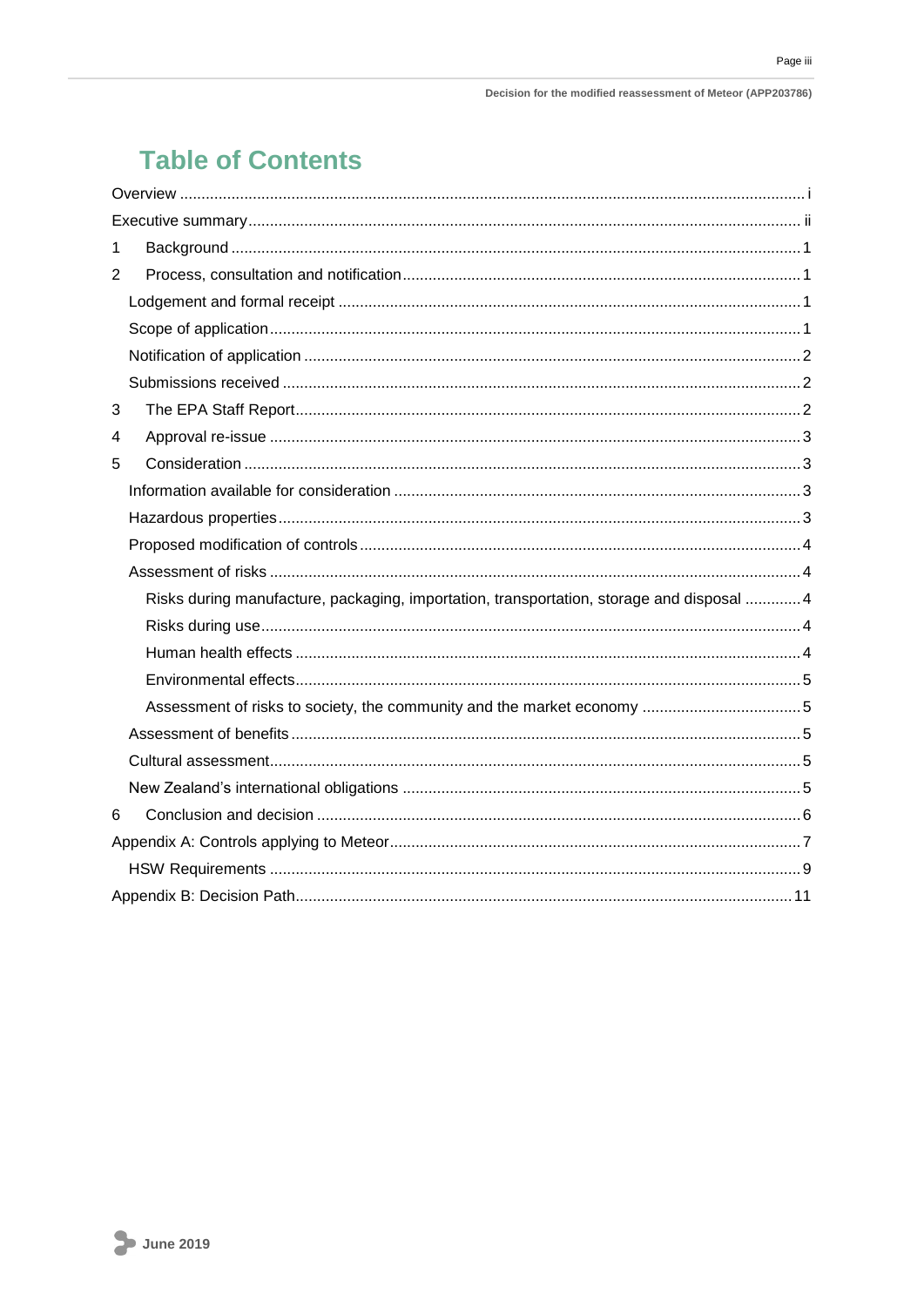## <span id="page-3-0"></span>**1 Background**

- $1.1$ Meteor is a plant growth regulator containing 700 g/kg of the active ingredient metamitron (CAS#: 41394-05-2). Meteor comes in a water dispersible granule form. The substance is sprayed on apples and pears to reduce fruit numbers.
- $1.2$ The current maximum application rate is set at 700 g ai/ha, twice a year. AgriNova (the applicant) has proposed reducing this to 518 g ai/ha, twice a year. The applicant posits that this is in line with current use and any resulting reduction in the restricted entry interval (also known as re-entry interval) would boost the practicality of their product.
- $1.3$ Meteor was originally approved under application APP202403 on 5 May 2015. The applicant was also AgriNova NZ Limited.
- $1.4$ A section 67A amendment on 24 September 2017 (APP203245) reduced the restricted entry interval from 22 days with gloves or 28 days without gloves, to 15 days with gloves or 21 days without gloves. This amendment occurred because the EPA had adopted new default values for dermal absorption. The change was considered minor in effect.
- $1.5$ Grounds for the reassessment of Meteor were sought in APP203546. A decision-making committee decided, on 12 November 2018, that grounds exist under the factor 'information showing a significant change of use, or a significant change in the quantity manufactured, imported, or developed has become available' (section 62(2)(c) of the Act). The change in application rate was considered a significant change of use.
- $1.6$ The EPA's Chief Executive decided on 05 March 2019 that the application would proceed via a modified reassessment under section 63A of the Act.

## <span id="page-3-1"></span>**2 Process, consultation and notification**

### <span id="page-3-2"></span>**Lodgement and formal receipt**

- $2.1$ The application to reassess Meteor was lodged on 21 December 2018. It was formally received on 1 March 2019. In their application to reassess Meteor, AgriNova has requested that the following aspects of the approval be reassessed:
	- The maximum application rate control be changed from 700g active ingredient per hectare (g ai/ha) to 518 g ai/ha.
	- The restricted entry interval be changed from 21 days without gloves/15 days with gloves to 9 days without gloves/7 days with gloves.
	- The buffer zones be re-considered at the proposed reduced application rate.

### <span id="page-3-3"></span>**Scope of application**

- $2.2<sub>2</sub>$ The EPA's Chief Executive considered the content of the application and decided to use the EPA's discretionary power in section 63A(1) of the Act to proceed with the application as a modified reassessment. It was decided that the scope of the modified reassessment would be limited to an assessment of changes to controls, relating to:
	- maximum application rate
	- restricted entry intervals
	- buffer zones.

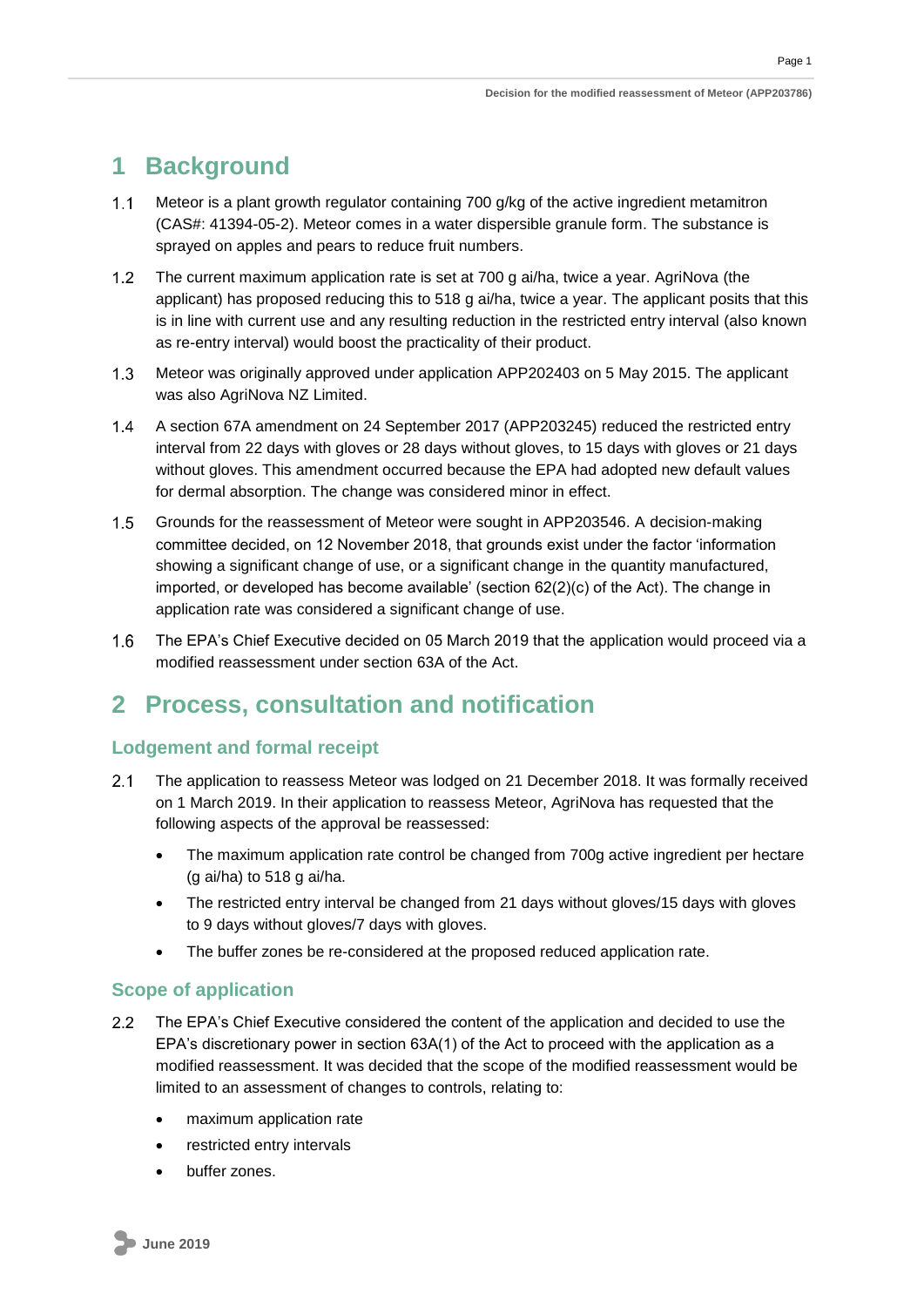### <span id="page-4-0"></span>**Notification of application**

- Subsequently, the General Manager Hazardous Substances and New Organisms decided not  $2.3$ to use the EPA's discretionary power in section 63A(4) of the Act to target the consultation on this application, and it was publicly notified in accordance with section 53 of the Act.
- $2.4$ The application was open for submissions from 15 March 2019 to 1 May 2019.
- $2.5$ The Ministry for the Environment, the Ministry of Health, the Agricultural Compounds and Veterinary Medicines (ACVM) group of the Ministry for Primary Industries, and the Department of Conservation, were advised of the application and notified of the submission period.
- $2.6$ WorkSafe New Zealand ("WorkSafe") provided advice on this application which has been incorporated into the Staff Report.

### <span id="page-4-1"></span>**Submissions received**

 $2.7$ There were no submissions received on this application.

### **Time waiver**

 $2.8$ The timeframe for consideration of this application was waived under section 59 of the Act in order to allow WorkSafe adequate time to provide advice.

## <span id="page-4-2"></span>**3 The EPA Staff Report**

- $3.1$ The Staff Report is the EPA review of the application and available data regarding the substance. It provided information to assist the Committee in making its decision.
- $3.2$ Confidential information was provided by the applicant, which was taken into account during the assessment of Meteor. The confidential information included a product-specific dislodgeable foliar residue study conducted by an independent company, and a short risk assessment calculation of the restricted entry interval.
- $3.3<sub>z</sub>$ The EPA provided a revised restricted entry interval based on the proposed reduced application rate and the new information provided by the applicant. The EPA's recommendation was that at an application rate of 518 g ai/ha a restricted entry interval of four days without gloves, or one day with gloves, is sufficient to manage risk to re-entry workers.
- $3.4$ The EPA reviewed the buffer zone distance at the proposed reduced application rate. The EPA's recommendation was that at an application rate of 518 g ai/ha the downwind buffer zone should remain at 15 metres to sufficiently manage risks to non-target plants.
- $3.5$ The human health and environmental risk assessments were included as appendices to the EPA Staff Report.
- $3.6$ The EPA identified a suite of prescribed controls based on the hazard classifications of Meteor. The EPA also considered variations to these controls, and the addition of extra controls, in accordance with section 77 and section 77A of the Act.
- $3.7$ The Staff Report concluded that the proposed use of Meteor poses negligible risks to human health and the environment, when appropriate controls are in place and followed, and that the potential benefits of using Meteor were non-negligible. Further, the EPA recommended that the classification of Meteor be revised to change the inhalation toxicity classification from 6.1B to 6.1D.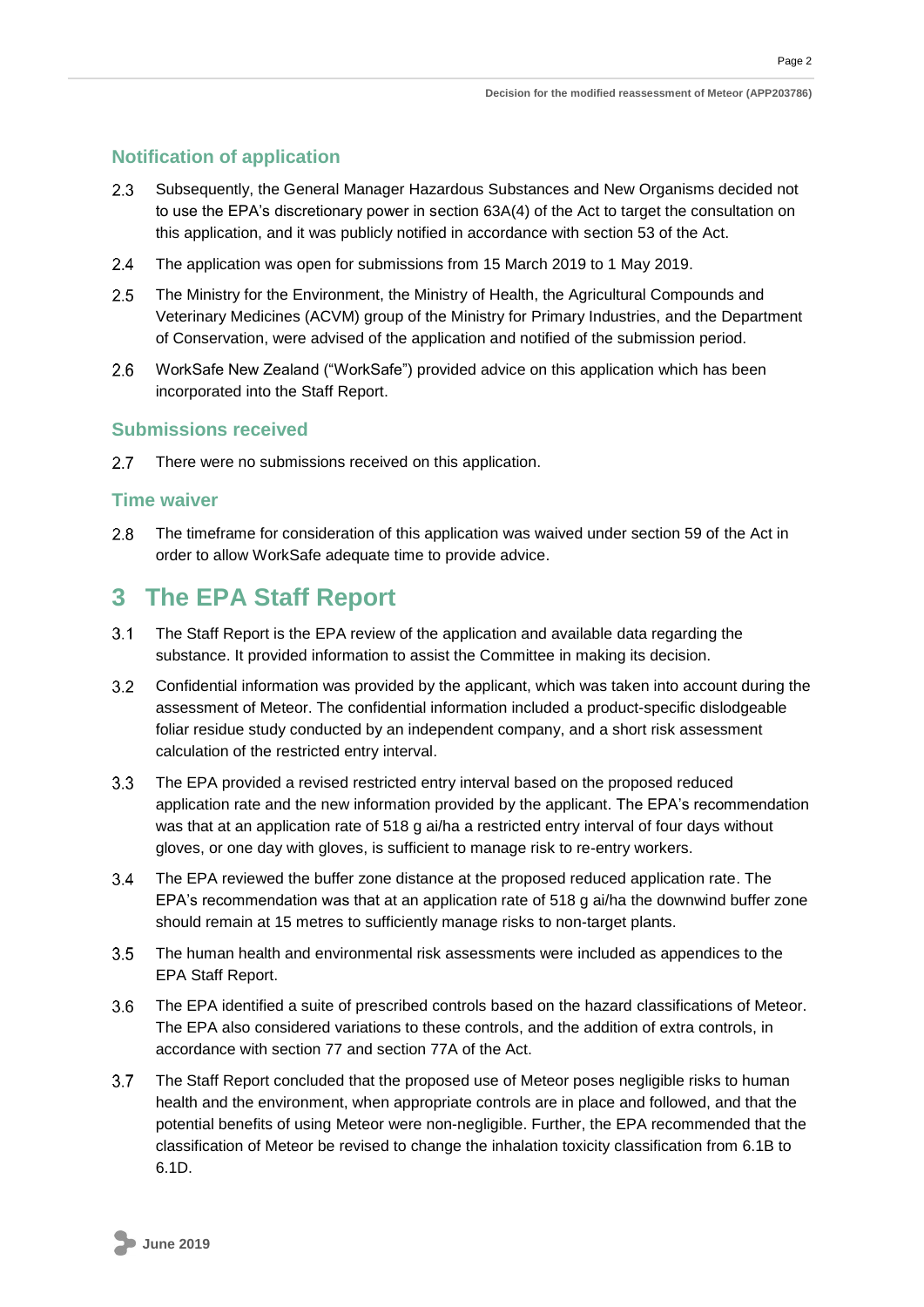Page 3

## <span id="page-5-0"></span>**4 Approval re-issue**

- $4.1$ The EPA now sets default controls using EPA Notices that came into force on 1 December 2017. However, these notices cannot apply to existing approvals until the they are reissued under the Act. Further, on 1 December 2017, any existing prescribed control that was replaced by regulations under the Health and Safety at Work (Hazardous Substances) Regulations 2017 (HSW (HS) Regulations) or safe work instrument ceased to have legal effect.
- $4.2$ When carrying out a modified reassessment on an approval, it is appropriate to reissue the existing approval prior to the decision on the reassessment. This enables any controls that have ceased to have legal effect to be removed and for the new controls from the EPA Notices to be applied before the decision maker makes any relevant changes to controls arising from the reassessment.
- $4.3$ The approval of Meteor was therefore reissued on 27 May 2019 prior to the consideration of this modified reassessment. From this date, the EPA Notice controls apply, with a transitional period that ends on 30 November 2021 for the following notices:
	- Hazardous Substances (Labelling) Notice 2017
	- Hazardous Substances (Packaging) Notice 2017
	- Hazardous Substances (Safety Data Sheet) Notice 2017.

## <span id="page-5-1"></span>**5 Consideration**

### <span id="page-5-2"></span>**Information available for consideration**

- $5.1$ The information available to the Committee for consideration of this application consisted of:
	- the application form
	- confidential material submitted by the applicant with the application form, including the product-specific dislodgeable foliar residue study conducted by an independent company, and a short risk assessment calculation of the restricted entry interval
	- advice received from WorkSafe
	- the EPA staff report which included human health and environmental risk assessments as appendices
	- a cultural risk assessment produced by the EPA.
- $5.2$ After considering all relevant information, the Committee decided that it had sufficient information to make a decision on this application.

### <span id="page-5-3"></span>**Hazardous properties**

- $5.3$ The Committee noted that the majority of the hazard classifications of Meteor were determined in the original application; APP202403. However, since Meteor was first approved, new information about the active ingredient metamitron has emerged. This information supports a 6.1D acute toxicity (inhalation) classification for metamitron rather than a 6.1B.
- $5.4$ As such, Meteor is classified as 6.1D for acute toxicity (inhalation), based on mixture rules.
- $5.5$ The classification of Meteor is summarised below in Table 1: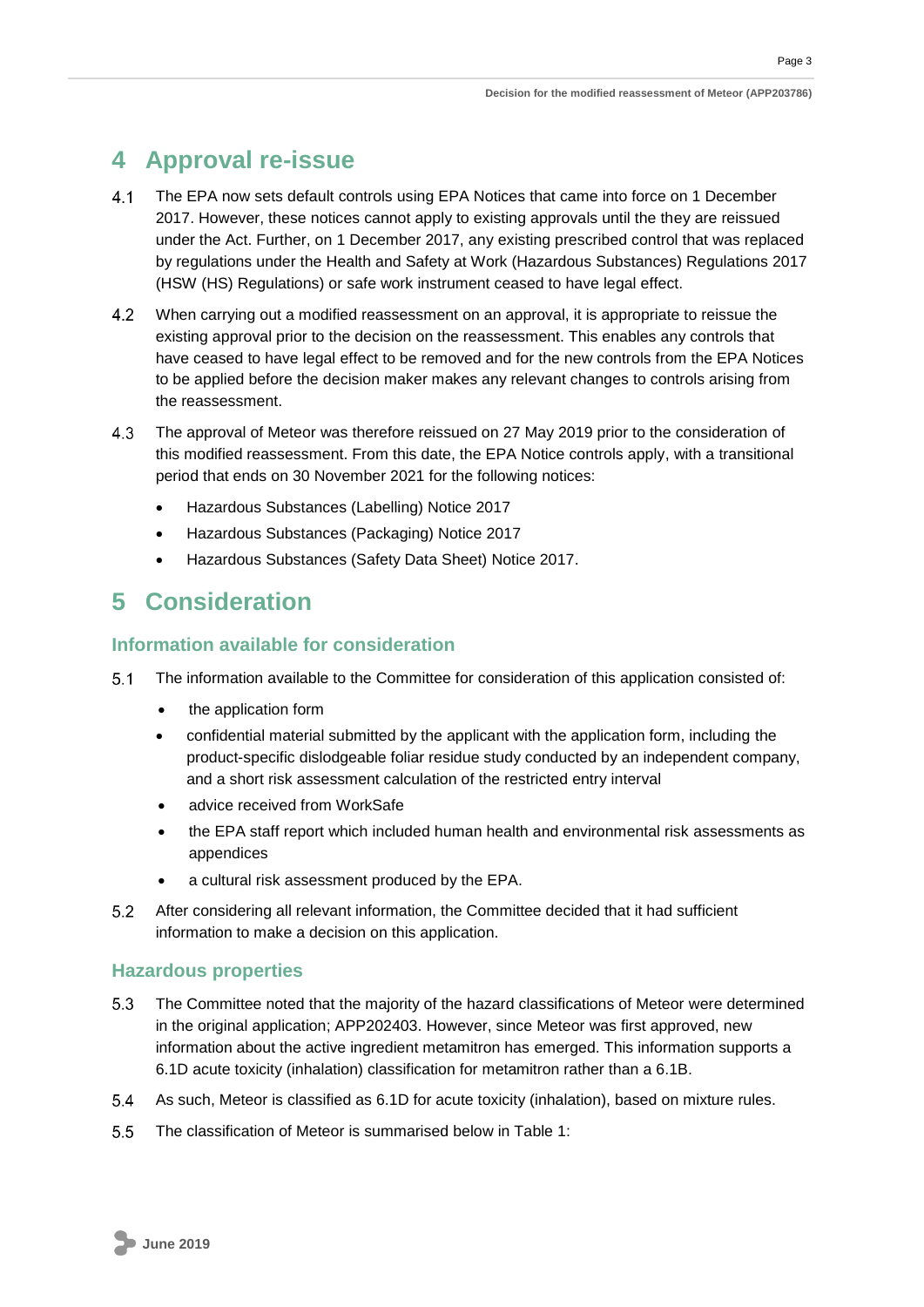| <b>Hazard</b>                      | <b>Classification</b> |
|------------------------------------|-----------------------|
| Acute toxicity (Inhalation)        | 6.1D                  |
| Acute toxicity (Dermal)            | 6.1D                  |
| Acute toxicity (Oral)              | 6.1D                  |
| Skin irritancy                     | 6.3B                  |
| Aquatic ecotoxicity                | 9.1A                  |
| Soil ecotoxicity                   | 9.2A                  |
| Terrestrial vertebrate ecotoxicity | 9.3C                  |

#### **Table 1 Hazard classifications of Meteor**

### <span id="page-6-0"></span>**Proposed modification of controls**

- The suite of controls proposed by the EPA, and considered by the Committee are detailed in full in Appendix A. The control suite included:
	- prescribed controls, that is those triggered by the hazard classifications of Meteor
	- variations to the prescribed controls in accordance with s77 of the Act
	- additional controls, proposed in accordance with s77A of the Act.

### <span id="page-6-1"></span>**Assessment of risks**

 $5.7$ The Committee took into account the EPA risk assessment for Meteor, as detailed in the staff report. The key points are summarised below.

#### <span id="page-6-2"></span>**Risks during manufacture, packaging, importation, transportation, storage and disposal**

 $5.8$ The Committee considered that the risks during manufacture, packaging, importation, transportation, storage and disposal will remain at a negligible level, given that exposure is unlikely to occur and that the proposed controls and other legislative requirements will sufficiently mitigate the risks associated with these stages of the substance lifecycle. These include the existing Hazardous Substances Notices around packaging, hazardous properties, labelling, safety data sheet requirements, and disposal of hazardous substances, the Land Transport Rule 45001, Civil Aviation Act 1990, Maritime Transport Act 1994 and New Zealand's health and safety at work requirements.

#### <span id="page-6-3"></span>**Risks during use**

 $5.9$ The Committee noted that there is the potential for exposure to humans and the environment to occur during the use phase of the substance and considered the human health and environmental risk assessments provided by the EPA.

#### <span id="page-6-4"></span>Human health effects

5.10 The Committee noted that the EPA did not repeat the work done in the original risk assessment (APP202403). The Committee noted that the changes to human health risk in this reassessment pertained to the reassessment of the restricted entry interval.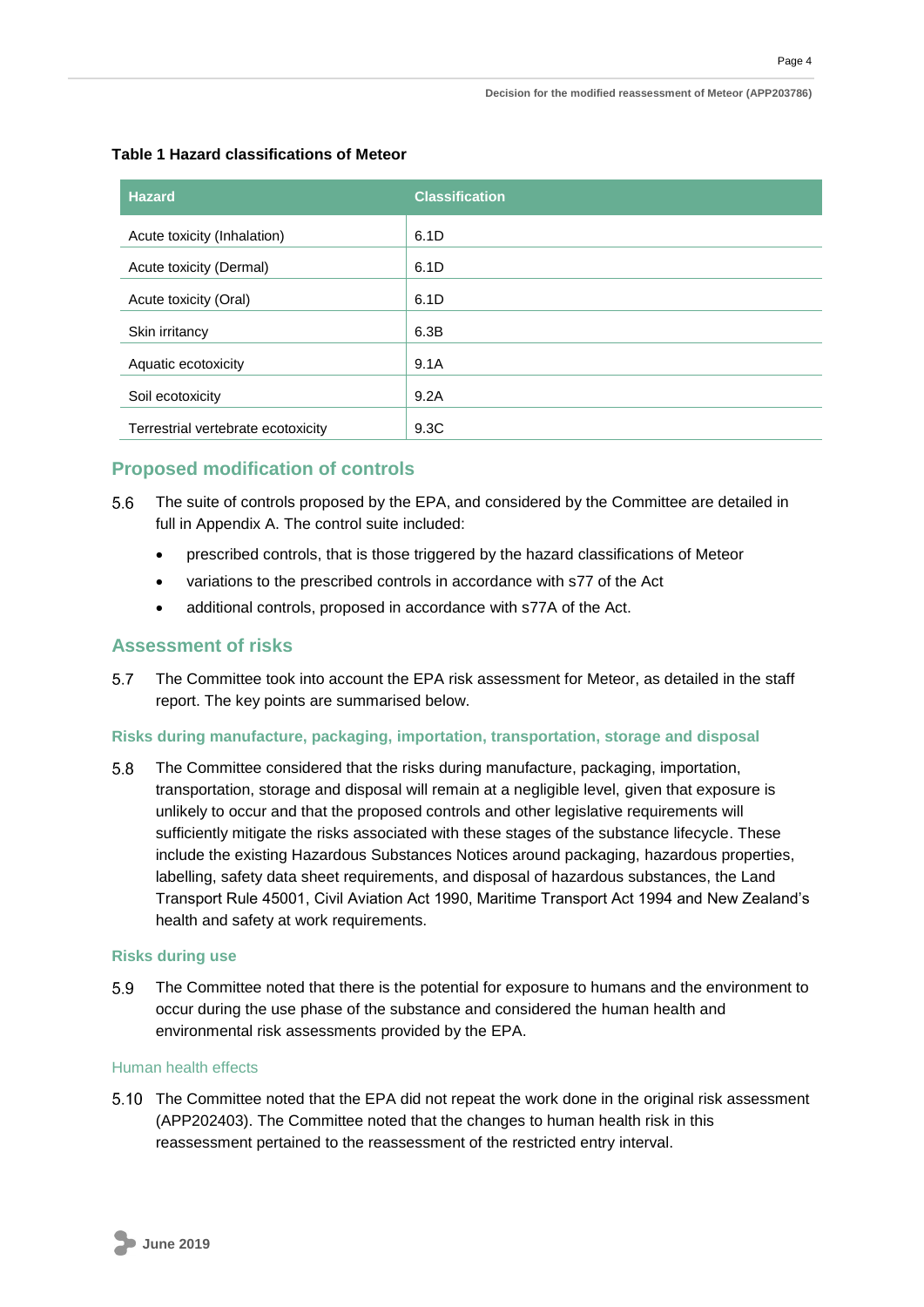Page 5

- The Committee noted that AgriNova provided their own risk assessment but that due to differences in approach, the EPA conducted is own reassessment of the restricted entry interval.
- 5.12 The Committee considered the EPA's recommendation, as detailed in the staff report, of restricted entry intervals of four days without gloves or one day with gloves are sufficient to manage risk to re-entry workers.
- The restricted entry interval is now set by WorkSafe under the Health and Safety at Work Act 2015 (HSWA).

#### <span id="page-7-0"></span>Environmental effects

- 5.14 The Committee noted that the EPA did not repeat the work carried out in the original risk assessment (APP202403). The Committee noted that the changes to environmental risk in this reassessment pertained to the re-evaluation of the buffer zone.
- 5.15 The Committee considered the EPA's recommendation, as detailed in the staff report, that the downwind buffer zone should remain set at 15 metres so as to sufficiently manage the risk to non-target plants.

#### <span id="page-7-1"></span>**Assessment of risks to society, the community and the market economy**

5.16 The Committee noted that no risks to society, the community and the economy from changes to controls of Meteor were identified. The Committee therefore did not consider this further.

#### <span id="page-7-2"></span>**Assessment of benefits**

The Committee noted that the applicant made one benefit claim of Meteor in the application:

*"Having a reduced re-entry interval allows more efficient and flexible management of crop by growers (eg. Hand-thinning), better utilisation of staff and enhanced ability to monitor for pests and disease thereby reducing costs and improving saleable yields."*

The Committee considered the proposed benefit to be non-negligible.

#### <span id="page-7-3"></span>**Cultural assessment**

- The Committee noted that the EPA assessed the potential effects of the application on the economic, social, and cultural well-being of Māori, and the relationship of Māori with the environment, in accordance with sections 5(b), 6(d) and 8 of the Act.
- The Committee considered the impact on the relationship of Māori to the environment, due to the changes to controls for Meteor, would be negligible. The Committee considered that the application is likely to be consistent with the principles of the Treaty of Waitangi.

#### <span id="page-7-4"></span>**New Zealand's international obligations**

<span id="page-7-5"></span>5.21 No international obligations that may be impacted by the changes to Meteor have been identified.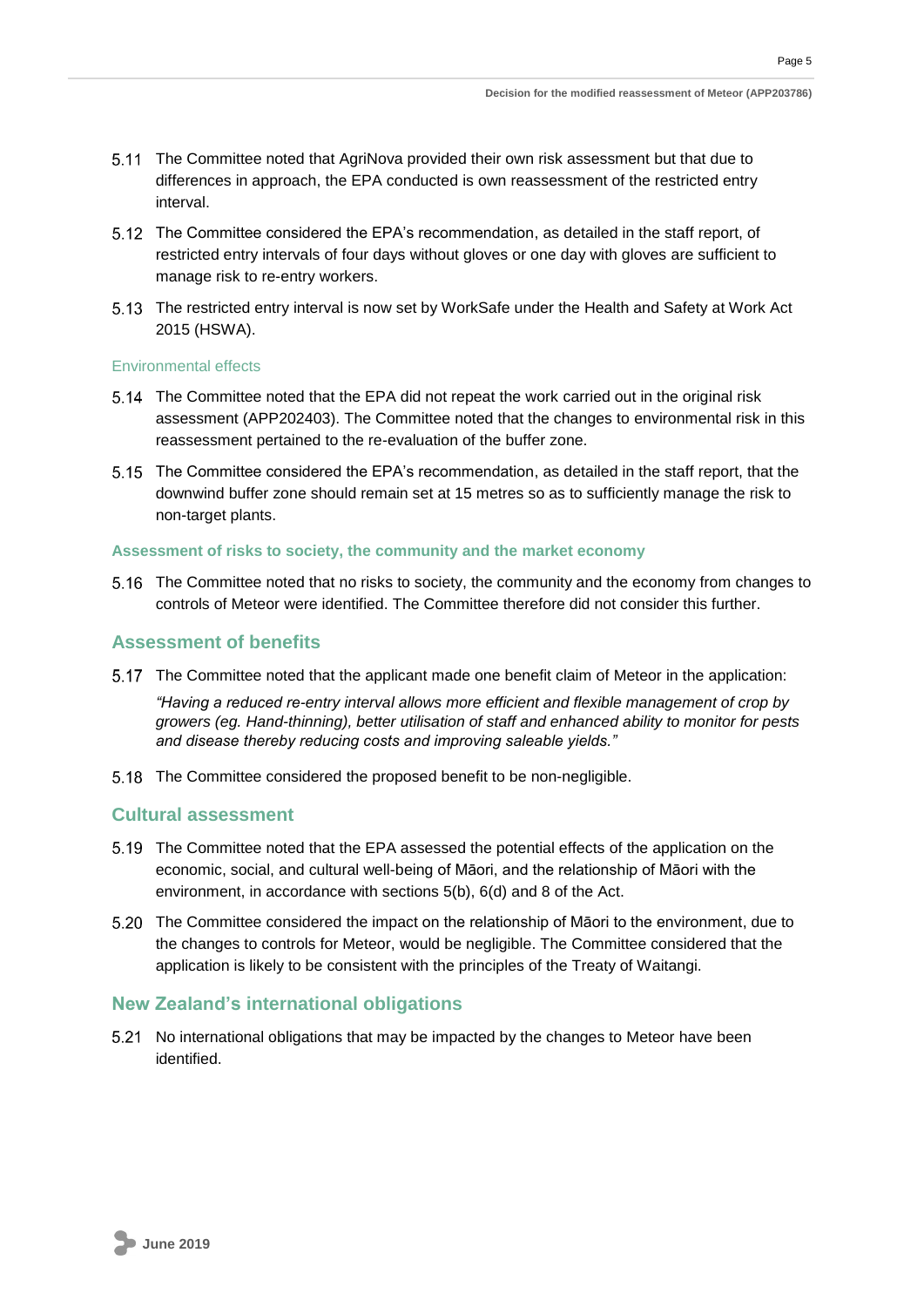## **6 Conclusion and decision**

- $6.1$ Pursuant to section 63A(6) of the Act and section 32 of the Hazardous Substances and New Organisms (Methodology) Order 1998 ("the Methodology"), the Committee considered this application to modify an approval. In doing so, the Committee applied all the relevant sections of the Act and clauses of the Methodology.
- In making its decision, the Committee took into account best international practices and  $6.2$ standards for the safe management of hazardous substances.
- 6.3 The Committee considered that the risks to human health and the environment posed by changes in controls which apply to the substance are negligible.
- $6.4$ The Committee considered that the benefits presented by changes in controls which apply to the substance are non-negligible.
- $6.5$ The Committee considered that the positive effects due to the changes to controls of Meteor outweigh the adverse effects.
- $6.6$ Accordingly, the Committee considered that:
	- The maximum application rate for the substance shall be set at 518 g ai/ha
	- Following application, the restricted entry interval is recommended to be four days without gloves, or one day with gloves to manage risks to re-entry workers
	- A 15 metre downwind buffer zone applies for non-target plants
	- The classification of Meteor for acute toxicity (inhalation) is changed to 6.1D
- $6.7$ Consequently, the Committee decided that the application be approved with controls as listed in Appendix A.



*Signed by:* **Dr Louise Malone Date: 2 August 2019**

**Chair, Decision-Making Committee Environmental Protection Authority**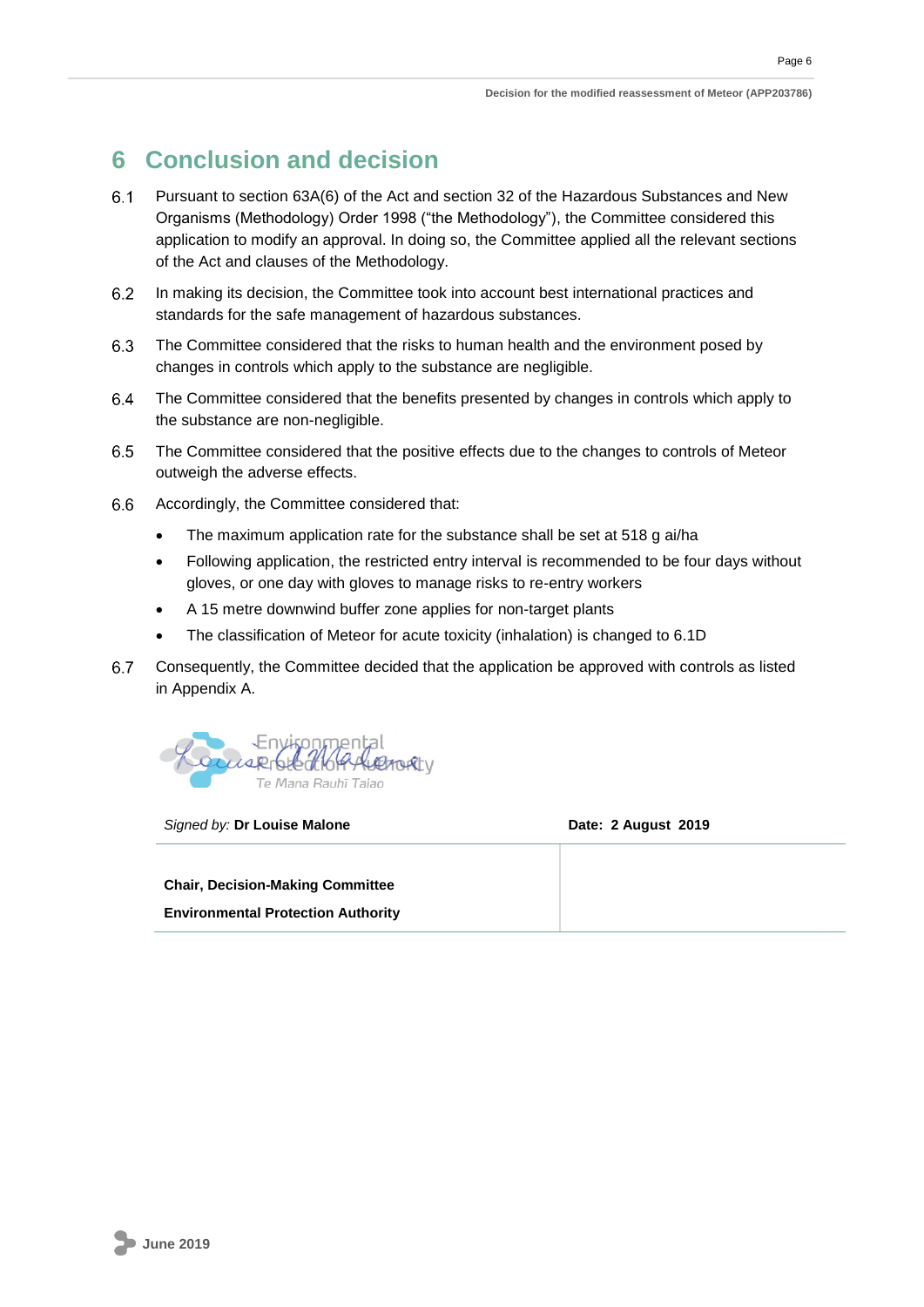## <span id="page-9-0"></span>**Appendix A: Controls applying to Meteor**

The controls in Table A-1 are prescribed by the EPA. Those controls that have been varied by s 77 of the Act are in Table A-2, and those set under s 77A of the Act in Table A-3.

#### **Table A-1 Prescribed controls**

| <b>Control</b><br>code | Legislative<br><b>instrument</b>                                        | <b>Control description</b>                                      | Date of effect             |
|------------------------|-------------------------------------------------------------------------|-----------------------------------------------------------------|----------------------------|
| LAB                    | <b>EPA Labelling Notice</b><br>2017                                     | Requirements for labelling of hazardous<br>substances           | Before 30<br>November 2021 |
| <b>PKG</b>             | <b>EPA Packaging</b><br>Notice 2017                                     | Requirements for packaging of hazardous<br>substances           | Before 30<br>November 2021 |
| <b>SDS</b>             | <b>EPA Safety Data</b><br>Sheet Notice 2017                             | Requirements for safety data sheets for hazardous<br>substances | Before 30<br>November 2021 |
| <b>DIS</b>             | <b>EPA Disposal Notice</b><br>2017                                      | Requirements for disposal of hazardous<br>substances            | Immediate                  |
| HPC-1                  | <b>EPA Hazardous</b><br><b>Property Controls</b><br>Notice 2017 Part 1  | <b>Hazardous Property Controls</b>                              | Immediate                  |
| $HPC-3$                | <b>EPA Hazardous</b><br><b>Property Controls</b><br>Notice 2017 Part 3  | <b>Hazardous Property Controls</b>                              | Immediate                  |
| HPC-4A                 | <b>EPA Hazardous</b><br><b>Property Controls</b><br>Notice 2017 Part 4A | <b>Hazardous Property Controls</b>                              | Immediate                  |
| HPC-4B                 | <b>EPA Hazardous</b><br><b>Property Controls</b><br>Notice 2017 Part 4B | <b>Hazardous Property Controls</b>                              | Immediate                  |
| HPC-4C                 | <b>EPA Hazardous</b><br><b>Property Controls</b><br>Notice 2017 Part 4C | <b>Hazardous Property Controls</b>                              | Immediate                  |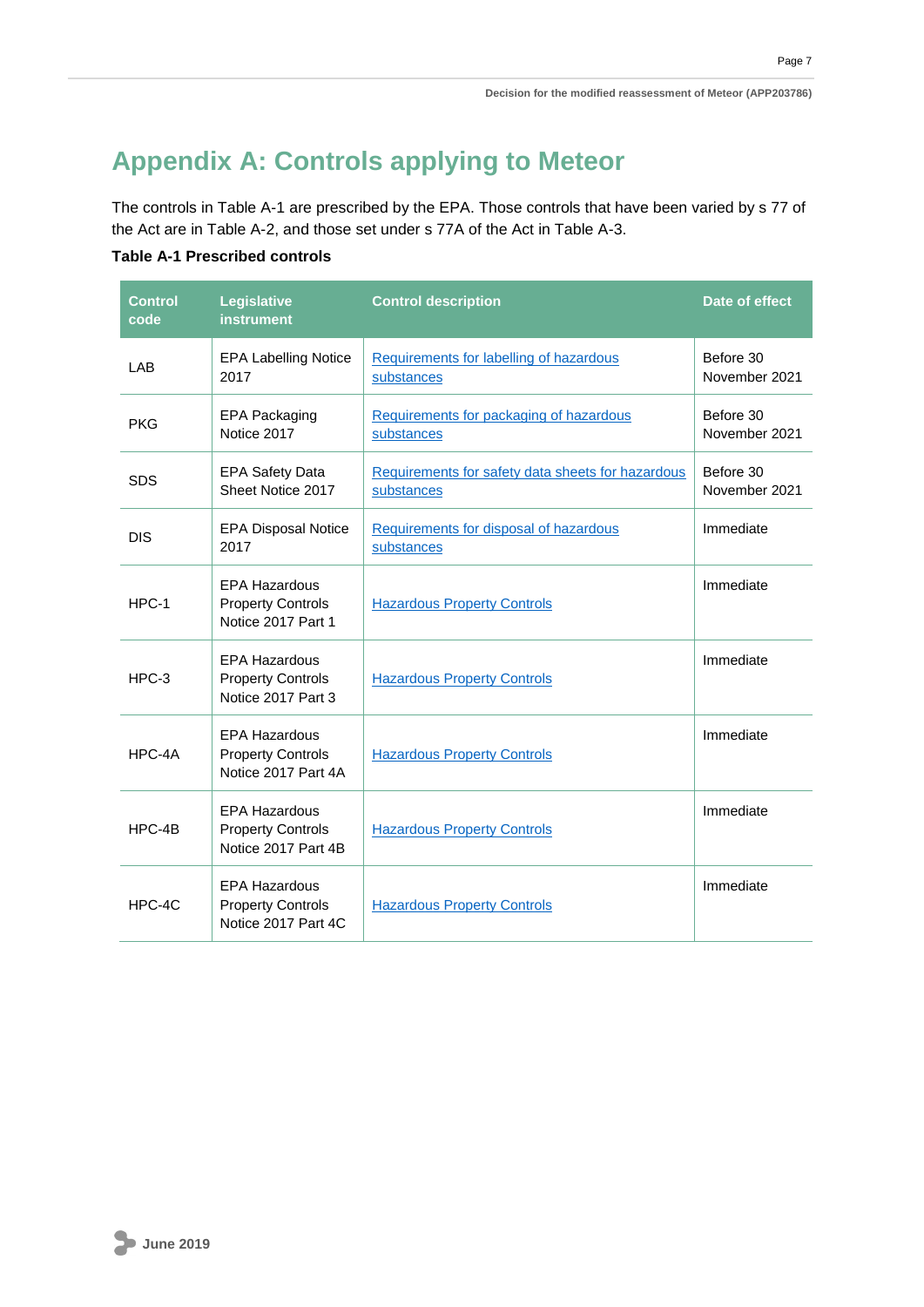| <b>Control code</b>         | Legislative<br><b>instrument</b>                         | <b>Variation</b>                                                                                                                                                                                                                                                  | Date of<br>effect             |
|-----------------------------|----------------------------------------------------------|-------------------------------------------------------------------------------------------------------------------------------------------------------------------------------------------------------------------------------------------------------------------|-------------------------------|
| Application<br>restrictions | Section 77<br>variation to HPC<br>Notice clause<br>50(1) | The maximum application rate of this substance is<br>740 g of substance/ha (equivalent to 518 g<br>metamitron/ha) per application, with a maximum<br>application frequency of twice per year, with a<br>minimum interval period of 5 days between<br>applications | Immediate                     |
| Buffer zone                 | Section 77<br>variation to HPC<br>notice clause<br>51(1) | The person in charge of the application of this<br>substance and any person applying this substance<br>must ensure that the substance is not applied within<br>15 m of downwind non-target plants                                                                 | Immediate                     |
| Label                       | Section 77<br>variation to<br>Labelling Notice.          | The substance label must include the following, or<br>similar, wording:<br>This substance shall be applied via ground-based<br>methods only                                                                                                                       | Before 30<br>November<br>2021 |

#### **Table A-2 Controls varied under section 77**

#### **Table A-3 Additional controls under section 77A**

| Code                  | <b>Control</b>                                                                                                                                                                                                                                             | Date of<br>effect |
|-----------------------|------------------------------------------------------------------------------------------------------------------------------------------------------------------------------------------------------------------------------------------------------------|-------------------|
| Max<br>impurity       | The maximum level of the hydrazine impurity in the metamitron component of<br>this substance must be less than 1 g/kg                                                                                                                                      | immediate         |
| Application<br>method | This substance shall be applied via ground-based methods only[1]<br>[1] Ground-based methods of applying pesticides include, but are not limited<br>to, application by ground boom, airblast or knapsack, and do not include<br>aerial application methods | immediate         |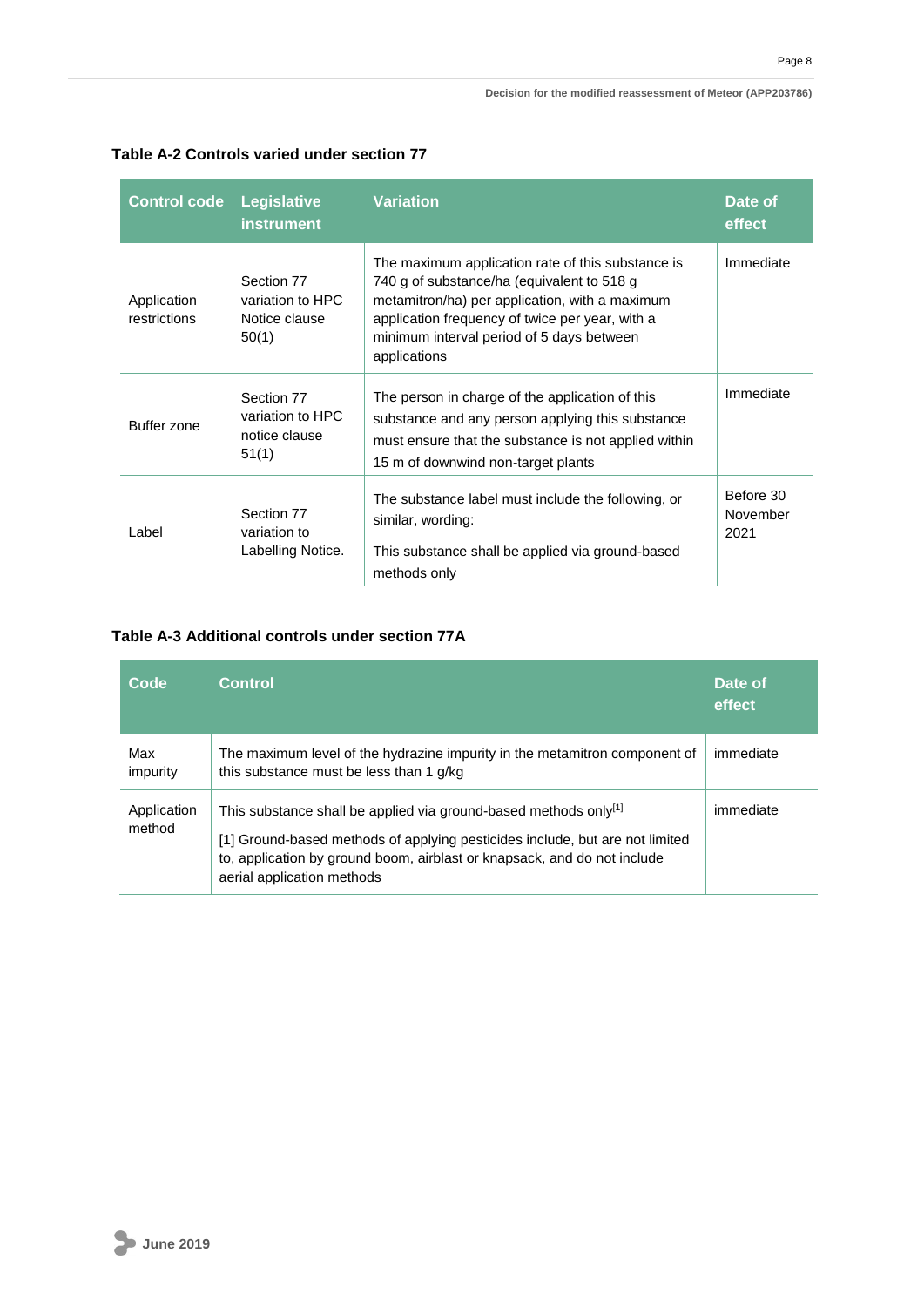Page 9

## <span id="page-11-0"></span>HSW Requirements

Note: these requirements are not set for the substance under this approval but apply in their own right under the HSW Act and HSW (HS) Regulations according to the classification of the substance. They are listed here for information purposes only.

| Code           | <b>Regulation</b> | <b>Description</b>                                                                                                         | <b>Extra information</b> |
|----------------|-------------------|----------------------------------------------------------------------------------------------------------------------------|--------------------------|
| <b>HSW2-1</b>  | Reg 2.1 - 2.4     | <b>Workplace labelling of</b><br>hazardous substance<br>containers                                                         |                          |
| <b>HSW2-2</b>  | Reg 2.5-2.10      | <b>Signage</b>                                                                                                             |                          |
| <b>HSW2-3</b>  | Reg 2.11          | <b>Safety data sheets</b>                                                                                                  |                          |
| <b>HSW2-4</b>  | Reg 2.12-2.14     | Packaging                                                                                                                  |                          |
| <b>HSW3-1</b>  | <b>Reg 3.1</b>    | Inventory                                                                                                                  |                          |
| <b>HSW3-2</b>  | Reg 3.2 - 3.3     | <b>Managing risks</b><br>associated with<br>hazardous substances                                                           |                          |
| <b>HSW4-2</b>  | Reg 4.5-4.6       | Information,<br>instruction, training<br>and supervision                                                                   |                          |
| <b>HSW5-2</b>  | Reg 5.6-5.13      | <b>Emergency response</b><br>plans                                                                                         |                          |
| <b>HSW13-1</b> | Reg 13.3-13.4     | <b>Records of application</b><br>for class 6 substances                                                                    |                          |
| <b>HSW13-2</b> | Reg 13.7          | Duty of PCBU who<br>directs work using<br>class 6, 8.1, 8.2, or 8.3<br>substances to ensure<br>equipment is<br>appropriate |                          |
| <b>HSW13-3</b> | Reg 13.8          | Duty of PCBU who<br>directs work using<br>class 6 and 8<br>substances to ensure<br>personal protective<br>equipment used   |                          |
| <b>HSW13-8</b> | Reg 13.17         | Prohibition on use of<br>substance in excess of<br>tolerable exposure<br>limit                                             |                          |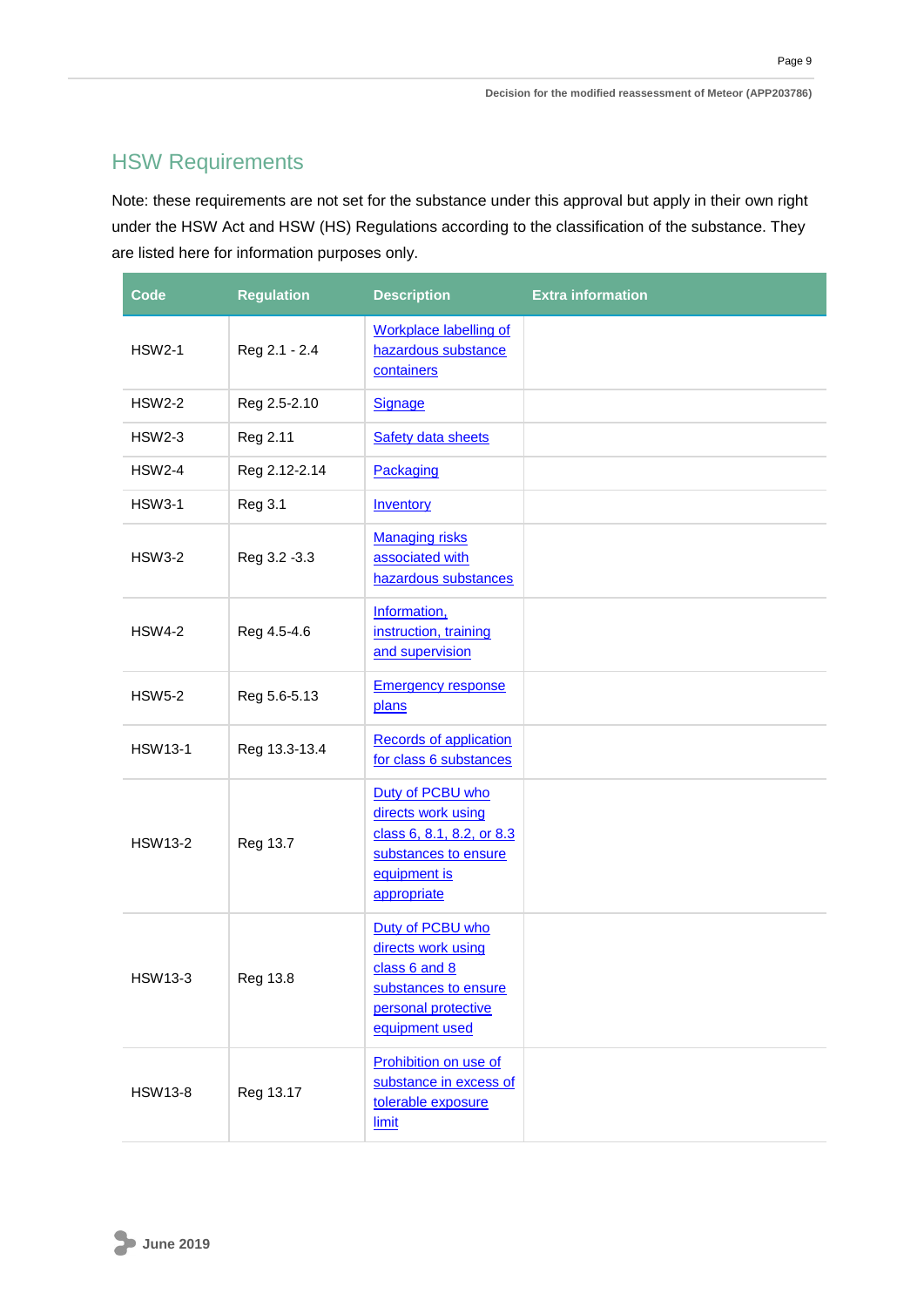#### **Decision for the modified reassessment of Meteor (APP203786)**

| Code           | <b>Requlation</b> | <b>Description</b>                                                                                   | <b>Extra information</b>                                                          |
|----------------|-------------------|------------------------------------------------------------------------------------------------------|-----------------------------------------------------------------------------------|
| <b>HSW13-9</b> | Reg 13.18         | Duty of PCBU to<br>ensure prescribed<br>exposure standards<br>for class 6 substances<br>not exceeded | No WES values have been set for any<br>components of this substance at this time. |
| HSW13-12       | Reg13.23-25       | <b>Restricted entry</b><br>intervals                                                                 | The restricted entry is 4 days without gloves,<br>or 1 day with gloves.           |
| <b>HSW16-1</b> | Part 16           | Requirements for tank<br>wagons and<br>transportable<br>containers                                   |                                                                                   |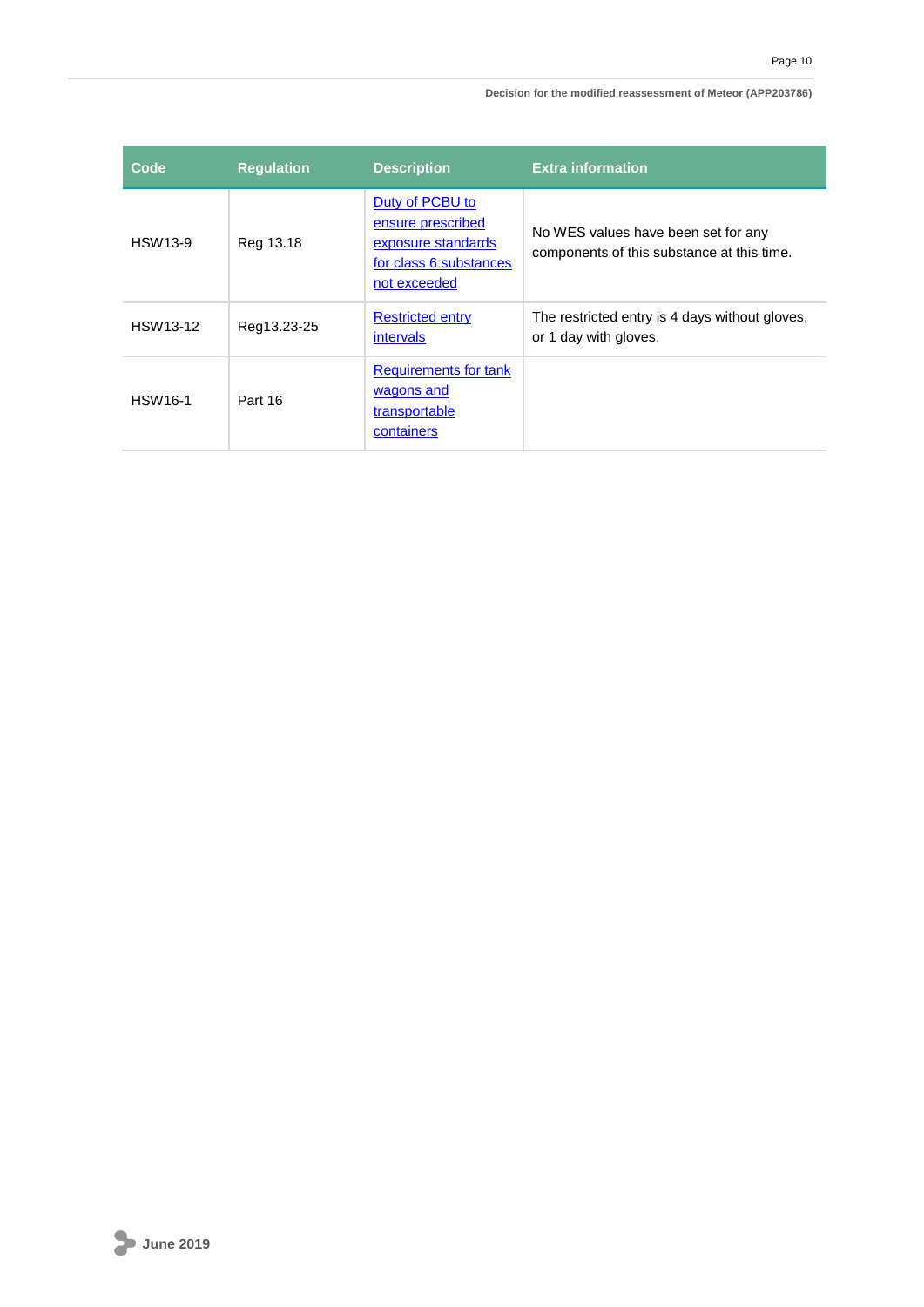## <span id="page-13-0"></span>**Appendix B: Decision Path**

*Decision path for modified reassessment for amendments to hazardous substance approvals: application made and determined under section 63A.* For proper interpretation of the decision path it is important to work through the flowchart in conjunction with the explanatory notes.

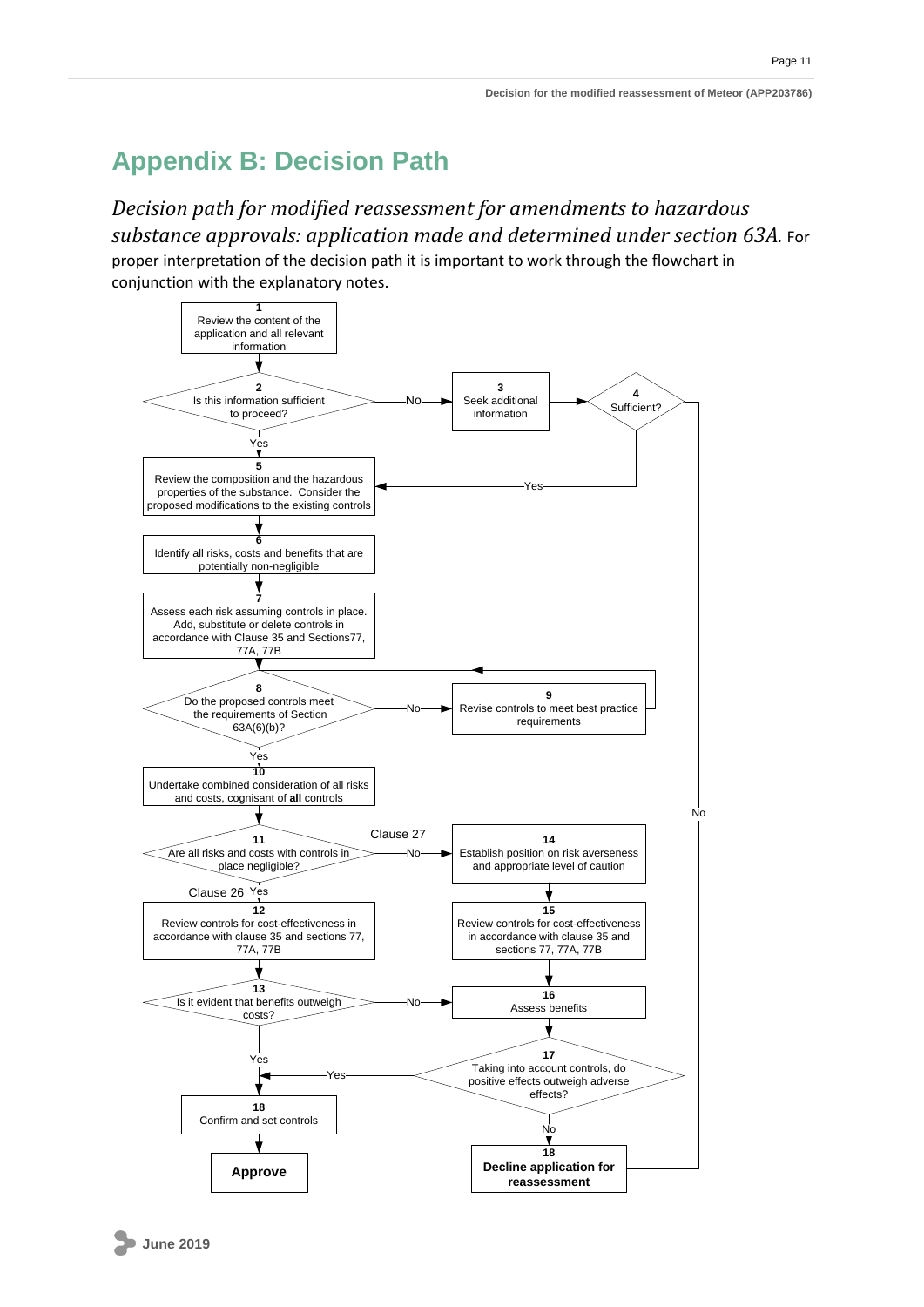### *Explanatory Notes*

| Item 1:    | Review the content of the application and all relevant information                                                                                                                                                                                                                                                                    |
|------------|---------------------------------------------------------------------------------------------------------------------------------------------------------------------------------------------------------------------------------------------------------------------------------------------------------------------------------------|
|            | Review the application, the E&R Report, and information received from experts and that<br>provided in submissions (where relevant) in terms of section 28(2) of the Act and clauses 8,<br>15, 16 and 20 of the Methodology.                                                                                                           |
|            | While section 63A is not mentioned in section 53 (public notification), sections 63A(4) and (5)<br>provide discretion for the HSNO decision maker to consider public notification (cf section<br>53(2)) and guidance re consultation where an application is not publicly notified.                                                   |
| Item 2:    | Is this information sufficient to proceed?                                                                                                                                                                                                                                                                                            |
|            | Review the information and determine whether or not there is sufficient information available to<br>make a decision.                                                                                                                                                                                                                  |
| Item $3$ : | (if 'no') Seek additional information                                                                                                                                                                                                                                                                                                 |
|            | If there is not sufficient information then additional information may need to be sought under<br>section 52 or 58 of the Act.                                                                                                                                                                                                        |
|            | If the applicant is not able to provide sufficient information for consideration then the<br>application is not approved. In these circumstances the HSNO decision maker may choose to<br>decline the application, or the application may lapse.                                                                                      |
| Item 4     | Sufficient?                                                                                                                                                                                                                                                                                                                           |
|            | When additional information has been sought, has this been provided, and is there now<br>sufficient information available to make a decision?                                                                                                                                                                                         |
|            | If the HSNO decision maker is not satisfied that it has sufficient information for consideration,<br>then the application for reassessment must be declined (see item 18).                                                                                                                                                            |
| Item 5:    | (if 'yes' from item 2 or from item 4) Review the composition and the hazardous<br>properties of the substance, and the proposed modifications to the existing controls                                                                                                                                                                |
|            | Review the composition of the substance, its hazardous properties, and the existing suite of<br>controls on the substance. The level of detail for this review will depend on the nature of the<br>application for modified reassessment. In most cases a detailed review will not be required.                                       |
|            | Consider the proposed modifications to the existing controls.                                                                                                                                                                                                                                                                         |
| Item 6:    | Identify all risks, costs and benefits that are potentially non-negligible <sup>1</sup>                                                                                                                                                                                                                                               |
|            | The modified reassessment process concentrates on a specific aspect of the approval (section<br>63A(1)(a)). All risks, costs and benefits that are potentially non-negligible need to be identified.<br>However, emphasis should be placed on effects that are expected to change as a result of the<br>proposed changes to controls. |

<sup>1</sup> Relevant effects are **marginal effects**, or the changes that will occur as a result of the substance being available. Financial costs associated with preparing and submitting an application are not marginal effects and are not effects of the substance(s) and are therefore not taken into account in weighing up adverse and positive effects. These latter types of costs are sometimes called 'sunk' costs since they are incurred whether or not the application is successful.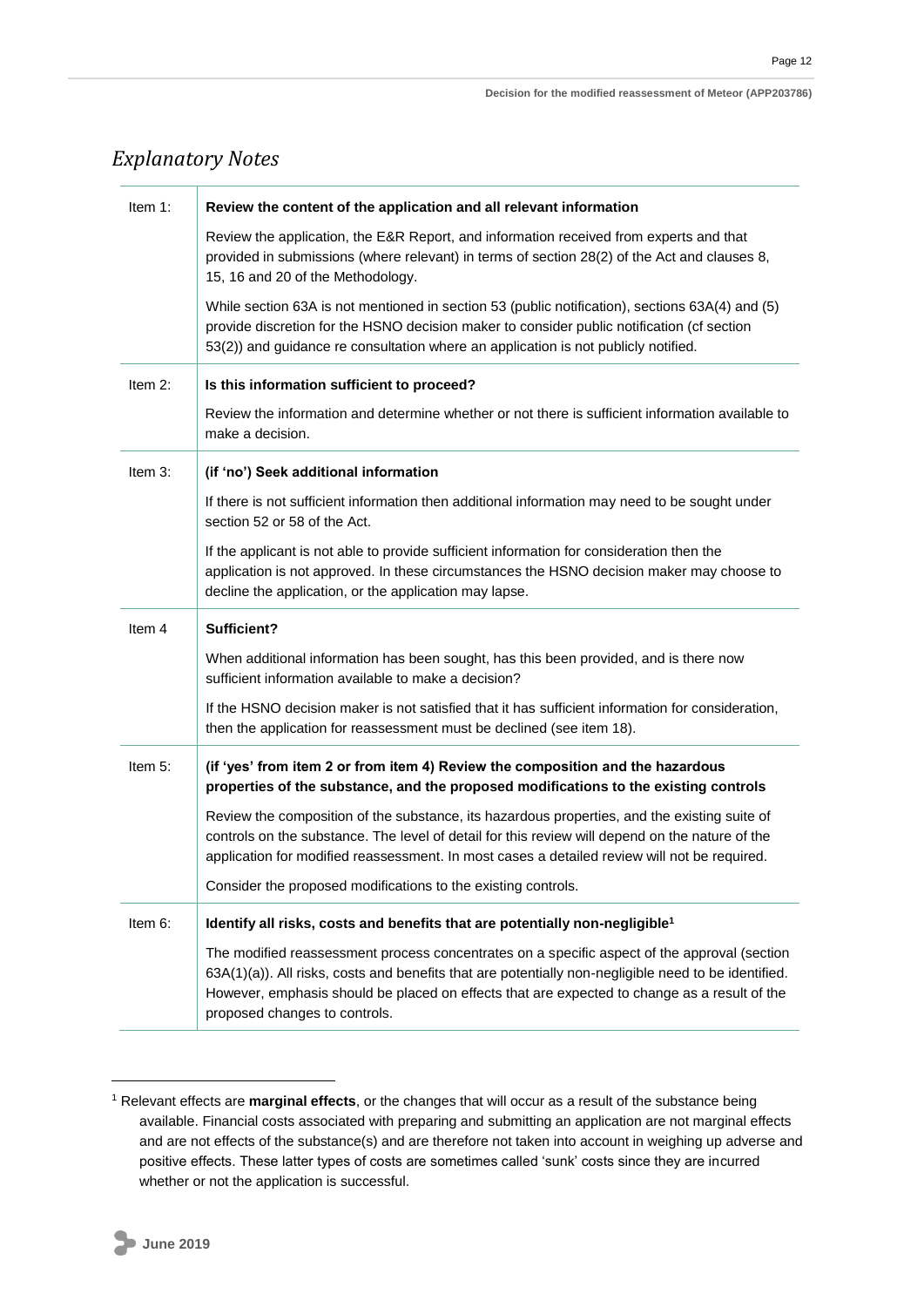Costs and benefits are defined in the Methodology as the value of particular effects. However, in most cases these 'values' are not certain and have a likelihood attached to them. Thus costs and risks are generally synonymous and may be addressed together.

Examples of costs that cannot be considered as risks are one-off direct financial costs incurred by applicants that cannot be considered as 'sunk' costs (see footnote 1). Where such costs arise they will considered in the same way as risks, but their likelihood of occurrence will be more certain.

Identification is a two-step process that scopes the range of possible effects (risks, costs and benefits).

|         | Step 1:                                                                                                                                                                                                                                                                                                                                                                                      | Identify all possible risks and costs (adverse effects) and benefits (positive<br>effects) associated with the approval of the substance(s), and based on the<br>range of areas of impact described in clause 9 of the Methodology and<br>sections 5 and 6 of the Act <sup>2</sup> . Consider the effects of the substance through its<br>lifecycle (clause 11) and include the likely effects of the substance being<br>unavailable (sections $29(1)(a)(iii)$ and $29(1)(b)(iii)$ ). |
|---------|----------------------------------------------------------------------------------------------------------------------------------------------------------------------------------------------------------------------------------------------------------------------------------------------------------------------------------------------------------------------------------------------|---------------------------------------------------------------------------------------------------------------------------------------------------------------------------------------------------------------------------------------------------------------------------------------------------------------------------------------------------------------------------------------------------------------------------------------------------------------------------------------|
|         |                                                                                                                                                                                                                                                                                                                                                                                              | Relevant costs and benefits are those that relate to New Zealand and those<br>that would arise as a consequence of approving the application (clause 14).                                                                                                                                                                                                                                                                                                                             |
|         |                                                                                                                                                                                                                                                                                                                                                                                              | Consider short term and long term effects.                                                                                                                                                                                                                                                                                                                                                                                                                                            |
|         |                                                                                                                                                                                                                                                                                                                                                                                              | Identify situations where risks and costs occur in one area of impact or affect<br>one sector and benefits accrue to another area or sector; that is, situations<br>where risks and costs do not have corresponding benefits.                                                                                                                                                                                                                                                         |
|         | Step 2:                                                                                                                                                                                                                                                                                                                                                                                      | Document those risks, costs and benefits that can be readily concluded to be<br>negligible <sup>3</sup> , and eliminate them from further consideration.                                                                                                                                                                                                                                                                                                                              |
|         |                                                                                                                                                                                                                                                                                                                                                                                              | Note that where there are costs that are not associated with risks some of<br>them may be eliminated at this scoping stage on the basis that the financial<br>cost represented is very small and there is no overall effect on the market<br>economy.                                                                                                                                                                                                                                 |
| Item 7: |                                                                                                                                                                                                                                                                                                                                                                                              | Assess each risk assuming controls in place. Add, substitute or delete controls in<br>accordance with clause 35 and sections 77, 77A and 77B of the Act.                                                                                                                                                                                                                                                                                                                              |
|         | The assessment of potentially non-negligible risks and costs should be carried out in<br>accordance with clauses 12, 13, 15, 22, 24, 25, and 29 to 32 of the Methodology. The<br>assessment is carried out with the default controls in place.                                                                                                                                               |                                                                                                                                                                                                                                                                                                                                                                                                                                                                                       |
|         | Assess each potentially non-negligible risk and cost estimating the magnitude of the effect if it<br>should occur and the likelihood of its occurring. Where there are non-negligible financial costs<br>that are not associated with risks then the probability of occurrence (likelihood) may be close<br>to 1. Relevant information provided in submissions should be taken into account. |                                                                                                                                                                                                                                                                                                                                                                                                                                                                                       |

<sup>&</sup>lt;sup>2</sup> Effects on the natural environment, effects on human health and safety, effects on Maori culture and traditions, effects on society and community, effects on the market economy.

<sup>3</sup> Negligible effects are defined in the Annotated Methodology as "Risks which are of such little significance in terms of their likelihood and effect that they do not require active management and/or after the application of risk management can be justified by very small levels of benefits.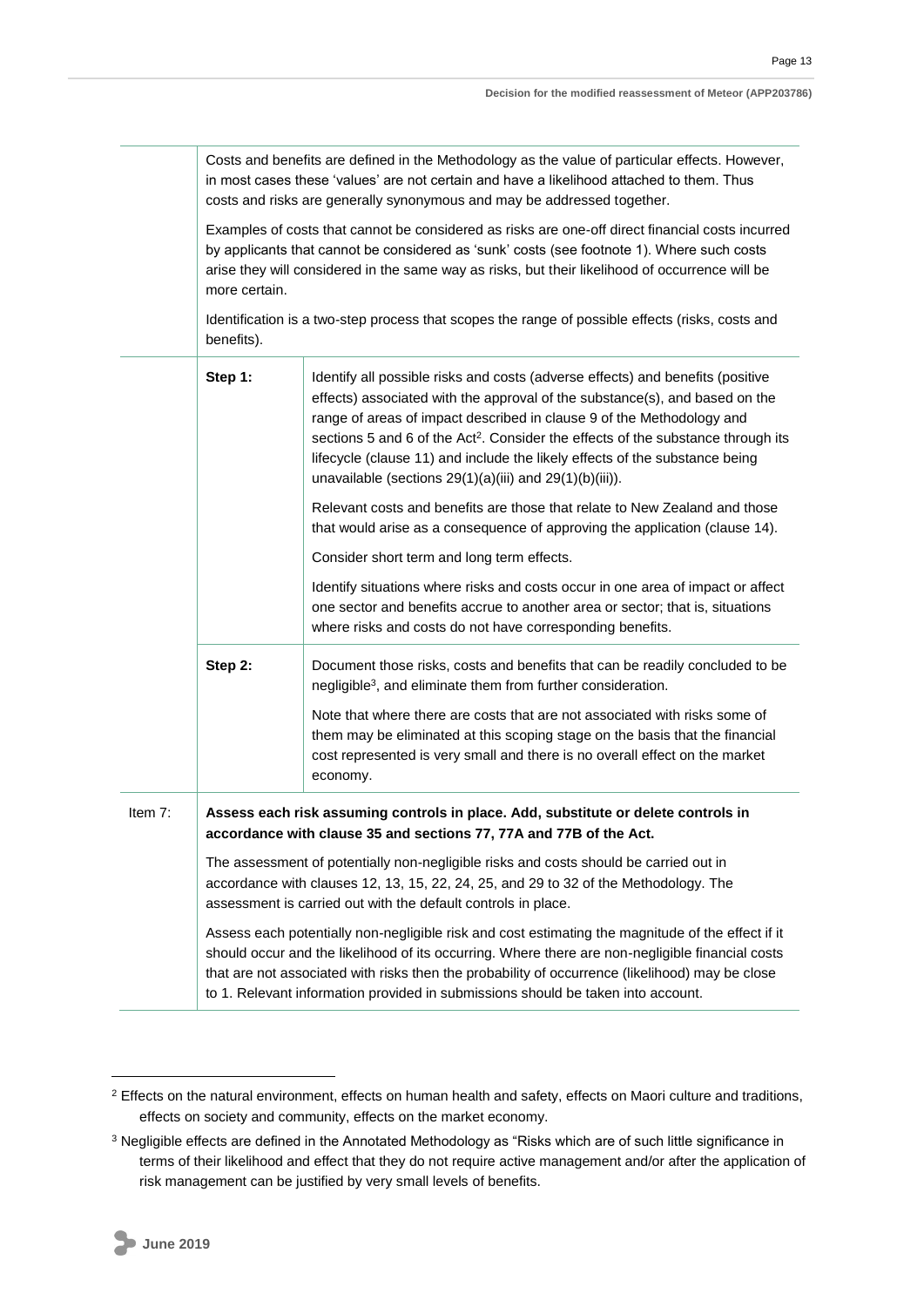|          | The distribution of risks and costs should be considered, including geographical distribution<br>and distribution over groups in the community, as well as distribution over time. This<br>information should be retained with the assessed level of risk/cost.                                                                                                                                                                                                                                                          |
|----------|--------------------------------------------------------------------------------------------------------------------------------------------------------------------------------------------------------------------------------------------------------------------------------------------------------------------------------------------------------------------------------------------------------------------------------------------------------------------------------------------------------------------------|
|          | This assessment includes consideration of how cautious the HSNO decision maker will be in<br>the face of uncertainty (section 7). Where there is uncertainty, it may be necessary to estimate<br>scenarios for lower and upper bounds for the adverse effect as a means of identifying the<br>range of uncertainty (clause 32). It is also important to bear in mind the materiality of the<br>uncertainty and how significant the uncertainty is for the decision (clause 29(a)).                                       |
|          | Consider the HSNO decision maker's approach to risk (clause 33 of the Methodology) or how<br>risk averse the HSNO decision maker should be in giving weight to the residual risk, where<br>residual risk is the risk remaining after the imposition of controls.                                                                                                                                                                                                                                                         |
|          | See EPA report 'Approach to Risk' for further guidance <sup>4</sup> .                                                                                                                                                                                                                                                                                                                                                                                                                                                    |
|          | Where it is clear that residual risks are non-negligible and where appropriate controls are<br>available, add substitute or delete controls in accordance with sections 77 and 77A of the Act<br>to reduce the residual risk to a tolerable level. If the substance has toxic or ecotoxic properties,<br>consider setting exposure limits under section 77B. While clause 35 is relevant here, in terms<br>of considering the costs and benefits of changing the controls, it has more prominence in items<br>12 and 15. |
|          | If changes are made to the controls at this stage then the approach to uncertainty and the<br>approach to risk must be revisited.                                                                                                                                                                                                                                                                                                                                                                                        |
| Item 8:  | Do the proposed controls meet the requirements of Section 63A(6)(b)?                                                                                                                                                                                                                                                                                                                                                                                                                                                     |
|          | Consider whether the proposed controls meet best international practices and standards for<br>the safe management of hazardous substances. This includes the full suite of proposed<br>controls including existing controls and modified controls.                                                                                                                                                                                                                                                                       |
| Item 9:  | (if 'no' from item 8) Revise controls to meet best practice requirements                                                                                                                                                                                                                                                                                                                                                                                                                                                 |
|          | If the controls do not meet the best international practice criteria, then modify the controls so<br>that they do meet them.                                                                                                                                                                                                                                                                                                                                                                                             |
| Item 10: |                                                                                                                                                                                                                                                                                                                                                                                                                                                                                                                          |
|          | 8<br>Do the proposed controls meet<br>the requirements of Section<br>63A(6)(b)?<br>Yes                                                                                                                                                                                                                                                                                                                                                                                                                                   |
|          | (if 'yes' from item 8) Undertake combined consideration of all risks and costs, cognisant<br>of proposed controls                                                                                                                                                                                                                                                                                                                                                                                                        |
|          | Once the risks and costs have been assessed individually consider all risks and costs together<br>as a 'basket' of risks/costs. If it is feasible and/or appropriate, this may involve combining<br>groups of risks and costs as for Clause 34 of the Methodology. The purpose of this step is to<br>consider synergistic effects and determine whether these may change the level of individual<br>risks.                                                                                                               |

<sup>4</sup> <http://www.epa.govt.nz/Publications/Approach-to-Risk.pdf>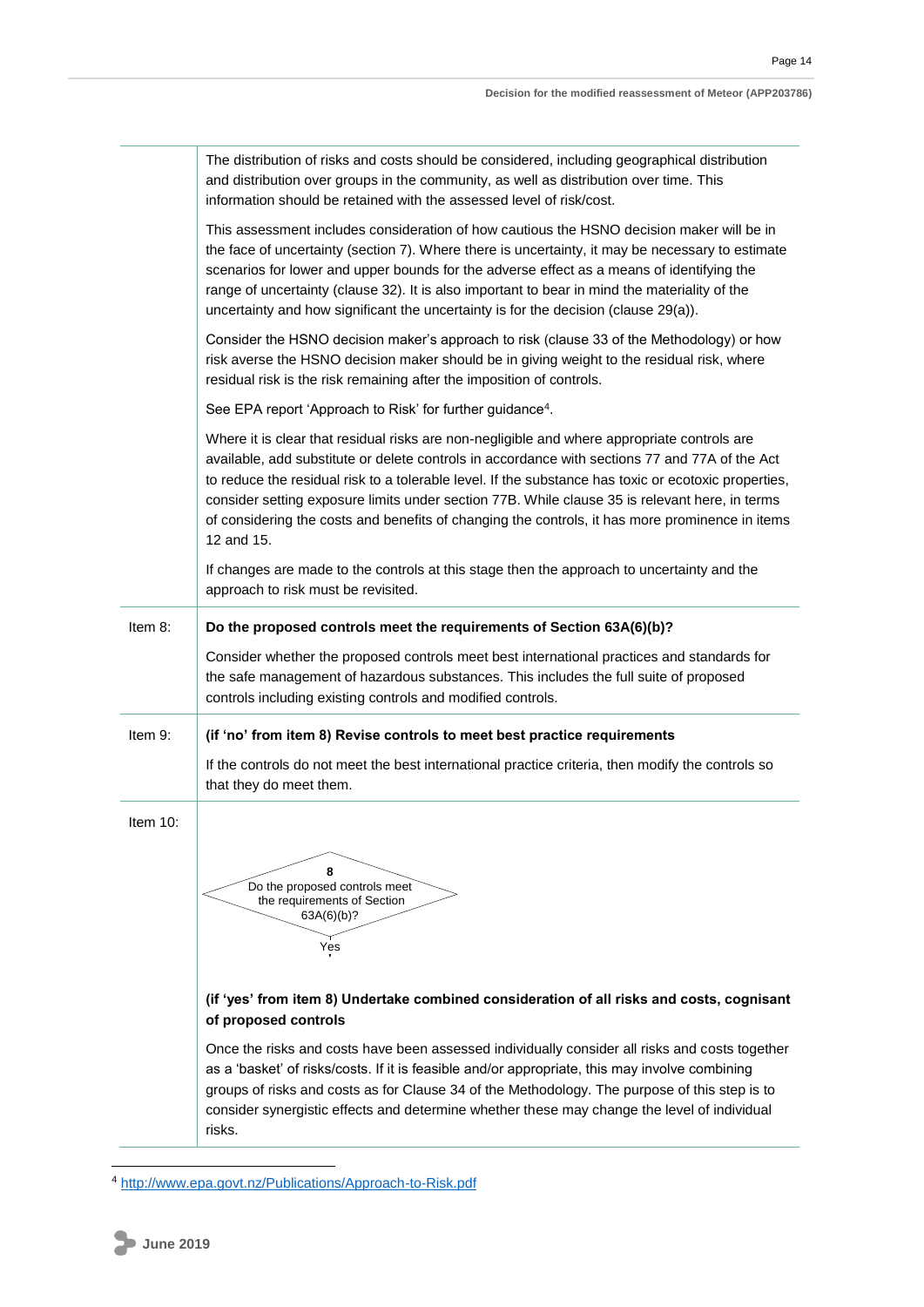| Item 11: | Are all risks and costs with controls in place negligible?                                                                                                                                                                                                                                                                                                                                                     |
|----------|----------------------------------------------------------------------------------------------------------------------------------------------------------------------------------------------------------------------------------------------------------------------------------------------------------------------------------------------------------------------------------------------------------------|
|          | Looking at individual risks in the context of the 'basket' of risks, consider whether any of the<br>residual risks (costs) are negligible.                                                                                                                                                                                                                                                                     |
| Item 12: | 11<br>Are all risks and costs with controls in<br>place negligible?<br>Clause 26 Yes                                                                                                                                                                                                                                                                                                                           |
|          | (if 'yes' from item 11) Review controls for cost-effectiveness in accordance with clause<br>35 and sections 77, 77A and 77B                                                                                                                                                                                                                                                                                    |
|          | Where all risks are negligible the decision must be made under clause 26 of the Methodology.                                                                                                                                                                                                                                                                                                                   |
|          | Consider the cost-effectiveness of the proposed individual controls and exposure limits. Where<br>relevant and appropriate, add, substitute or delete controls whilst taking into account the view<br>of the applicant, and the cost-effectiveness of the full package of controls.                                                                                                                            |
| Item 13: | Is it evident that benefits outweigh costs?                                                                                                                                                                                                                                                                                                                                                                    |
|          | Risks have already been determined to be negligible (item 9). In the unusual circumstance<br>where there are non-negligible costs that are not associated with risks they have been<br>assessed in item 7.                                                                                                                                                                                                     |
|          | Costs are made up of two components: internal costs or those that accrue to the applicant,<br>and external costs or those that accrue to the wider community.                                                                                                                                                                                                                                                  |
|          | Consider whether there are any non-negligible external costs that are not associated with<br>risks.                                                                                                                                                                                                                                                                                                            |
|          | If there are no external non-negligible costs then external benefits outweigh external costs.<br>The fact that the application has been submitted is deemed to demonstrate existence of<br>internal or private net benefit, and therefore total benefits outweigh total costs <sup>5</sup> .                                                                                                                   |
|          | As indicated above, where risks are deemed to be negligible, and the only identifiable costs<br>resulting from approving an application are shown to accrue to the applicant, then a cost-<br>benefit analysis will not be required. The act of an application being lodged will be deemed by<br>the HSNO decision maker to indicate that the applicant believes the benefits to be greater than<br>the costs. |
|          | However, if this is not the case and there are external non-negligible costs then all benefits<br>need to be assessed (via item 16).                                                                                                                                                                                                                                                                           |
| Item 14: | Clause 27<br>11<br>Are all risks and costs with controls in<br>∙No–<br>place negligible?                                                                                                                                                                                                                                                                                                                       |

**<sup>5</sup>**Technical Guide 'Decision making' section 4.9.3. Where risks are negligible and the costs accrue only to the applicant, no explicit cost benefit analysis is required. In effect, the HSNO decision maker takes the act of making an application as evidence that the benefits outweigh the costs. See also Protocol Series 1 'General requirements for the Identification and Assessment of Risks, Costs, and Benefits'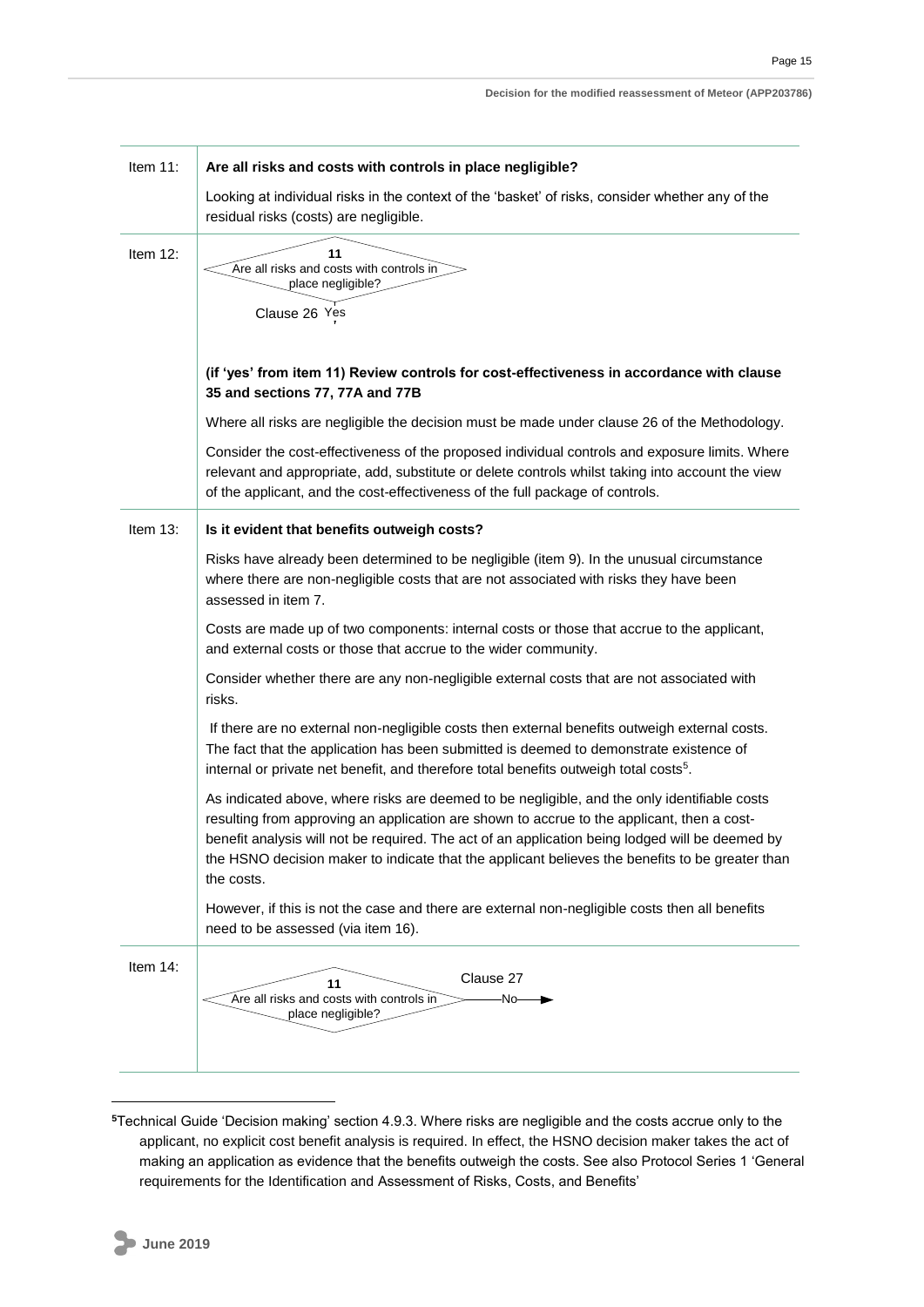|             | (if 'no' from item 10) Establish HSNO decision maker's position on risk averseness and<br>appropriate level of caution                                                                                                                                                                                                                                                                                                                                                                                                                                                                                                                                                                                                                                                                                                                                                                                                                                                                                       |
|-------------|--------------------------------------------------------------------------------------------------------------------------------------------------------------------------------------------------------------------------------------------------------------------------------------------------------------------------------------------------------------------------------------------------------------------------------------------------------------------------------------------------------------------------------------------------------------------------------------------------------------------------------------------------------------------------------------------------------------------------------------------------------------------------------------------------------------------------------------------------------------------------------------------------------------------------------------------------------------------------------------------------------------|
|             | Although 'risk averseness' (approach to risk, clause 33) is considered as a part of the<br>assessment of individual risks, it is good practice to consolidate the view on this if several risks<br>are non-negligible. This consolidation also applies to the consideration of the approach to<br>uncertainty (section 7).                                                                                                                                                                                                                                                                                                                                                                                                                                                                                                                                                                                                                                                                                   |
| Item $15$ : | Review controls for cost-effectiveness in accordance with clause 35 and sections 77,<br><b>77A and 77B</b>                                                                                                                                                                                                                                                                                                                                                                                                                                                                                                                                                                                                                                                                                                                                                                                                                                                                                                   |
|             | This constitutes a decision made under clause 27 of the Methodology (taken in sequence from<br>items 10, 13, 14 and 15).                                                                                                                                                                                                                                                                                                                                                                                                                                                                                                                                                                                                                                                                                                                                                                                                                                                                                     |
|             | Consider (a) whether any of the non-negligible risks can be reduced by varying the controls in<br>accordance with section 77 and 77A of the Act, and (b) the cost-effectiveness of the controls.<br>Where relevant and appropriate, add, substitute or delete controls whilst taking into account<br>the view of the applicant, and making sure that the benefits of doing so outweigh the costs. As<br>for item 6, If the substance has toxic or ecotoxic properties, consider exposure limits under<br>section 77B.                                                                                                                                                                                                                                                                                                                                                                                                                                                                                        |
| Item 16:    | (if 'no' from item 13, or in sequence from item 15) Assess benefits                                                                                                                                                                                                                                                                                                                                                                                                                                                                                                                                                                                                                                                                                                                                                                                                                                                                                                                                          |
|             | Assess benefits or positive effects in terms of clause 13 of the Methodology.                                                                                                                                                                                                                                                                                                                                                                                                                                                                                                                                                                                                                                                                                                                                                                                                                                                                                                                                |
|             | Since benefits are not certain, they are assessed in the same way as risks. Thus the<br>assessment involves estimating the magnitude of the effect if it should occur and the likelihood<br>of its occurring. This assessment also includes consideration of the HSNO decision maker's<br>approach to uncertainty or how cautious the HSNO decision maker will be in the face of<br>uncertainty (section 7). Where there is uncertainty, it may be necessary to estimate scenarios<br>for lower and upper bounds for the positive effect.                                                                                                                                                                                                                                                                                                                                                                                                                                                                    |
|             | An understanding of the distributional implications of a proposal is an important part of any<br>consideration of costs and benefits, and the distribution of benefits should be considered in the<br>same way as for the distribution of risks and costs. The HSNO decision maker will in particular<br>look to identify those situations where the beneficiaries of an application are different from<br>those who bear the costs <sup>6</sup> . This is important not only for reasons related to fairness but also in<br>forming a view of just how robust any claim of an overall net benefit might be. It is much more<br>difficult to sustain a claim of an overall net benefit if those who enjoy the benefits are different<br>to those who will bear the costs. Thus where benefits accrue to one area or sector and risks<br>and costs are borne by another area or sector then the HSNO decision maker may choose to<br>be more risk averse and to place a higher weight on the risks and costs. |
|             | As for risks and costs the assessment is carried out with the default controls in place.                                                                                                                                                                                                                                                                                                                                                                                                                                                                                                                                                                                                                                                                                                                                                                                                                                                                                                                     |
| Item 17:    | Taking into account controls, do positive effects outweigh adverse effects?                                                                                                                                                                                                                                                                                                                                                                                                                                                                                                                                                                                                                                                                                                                                                                                                                                                                                                                                  |
|             | In weighing up positive and adverse effects, consider clause 34 of the Methodology. Where<br>possible combine groups of risks, costs and benefits or use other techniques such as<br>dominant risks and ranking of risks. The weighing up process takes into account controls<br>proposed in items 5, 7 (9), 12 and/or 15.                                                                                                                                                                                                                                                                                                                                                                                                                                                                                                                                                                                                                                                                                   |

<sup>&</sup>lt;sup>6</sup> Clause 13 of the Methodology